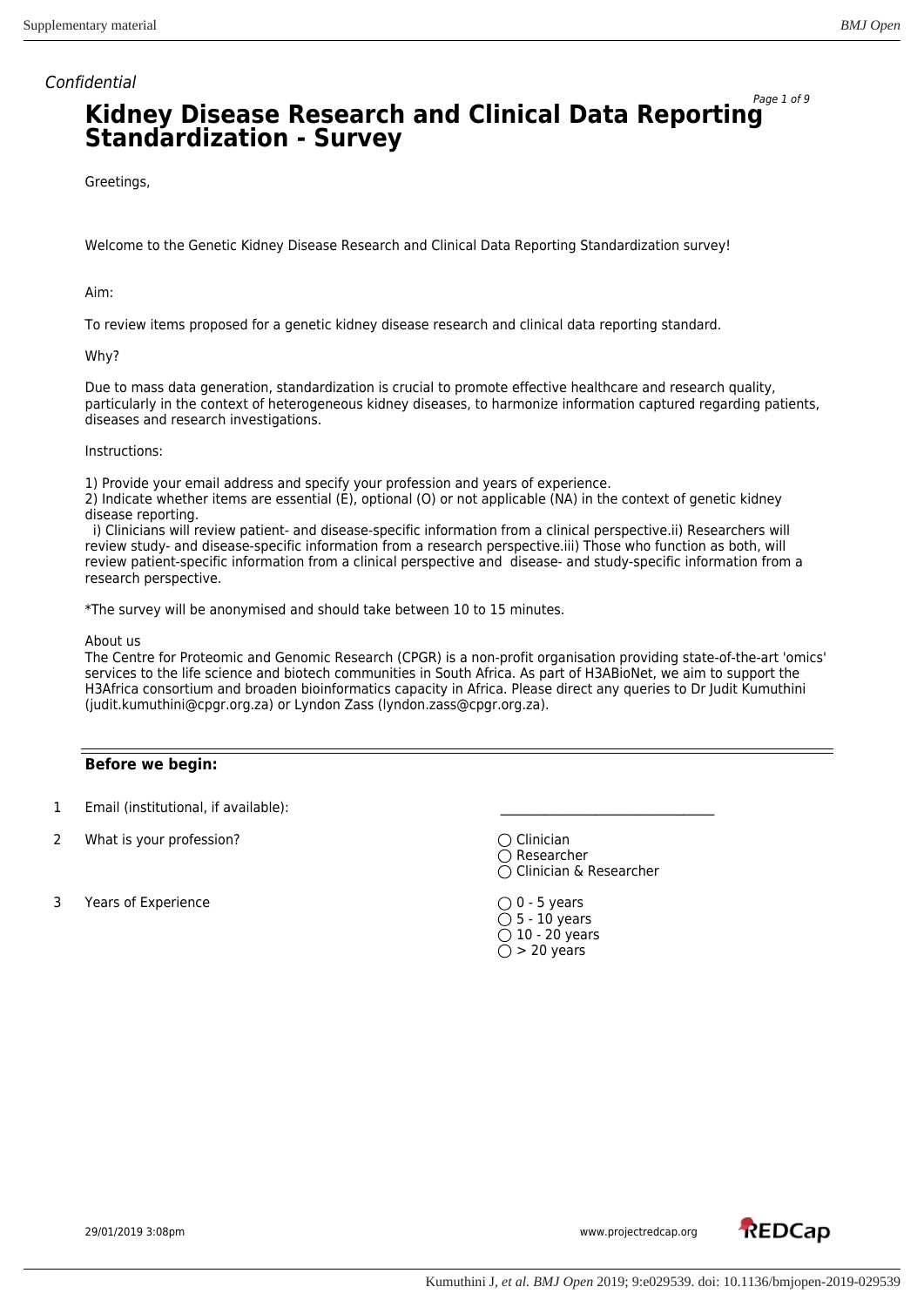### **Participant/Patient-specific Information**

From a clinical healthcare perspective, please indicate whether the following items are essential (E), optional (O) or not applicable (NA) to be captured with every patient case and (or) participant recruitment.

Participant/Patient-specific information refers to data to be routinely captured in patients and (or) study participants in order to improve clinical decision-making, reproducibility and interoperability, as well as participant selection, respectively.

| 1   | Patient Identification<br>(name and contact details)     | E.                                                | Ω               | $\cap$ NA |
|-----|----------------------------------------------------------|---------------------------------------------------|-----------------|-----------|
| 2   | Date of Birth                                            | Е<br>( )                                          | 0<br>( )        | NА<br>( ) |
| 3   | Laboratory Identifier<br>(i.e name/address/weblink/code) | Е.<br>$\bigcirc$                                  | 0<br>$\bigcirc$ | NА<br>( ) |
| 4   | Health/Research Institute                                | E.<br>$\left(\begin{array}{c} \end{array}\right)$ | ( )<br>O        | NА<br>( ) |
| 5   | Nationality                                              | E.<br>( )                                         | O<br>( )        | NА<br>( ) |
| 6   | Residency                                                | ١E.<br>◯                                          | 0<br>( )        | NА<br>( ) |
| 7   | Sex                                                      | E.<br>$\bigcirc$                                  | O<br>( )        | NА<br>( ) |
| 8   | Ethnicity                                                | E.<br>$($ )                                       | 0<br>( )        | NА<br>( ) |
| 9.a | <b>Clinical Diagnosis</b>                                | Ε                                                 | 0<br>( )        | NА<br>(   |

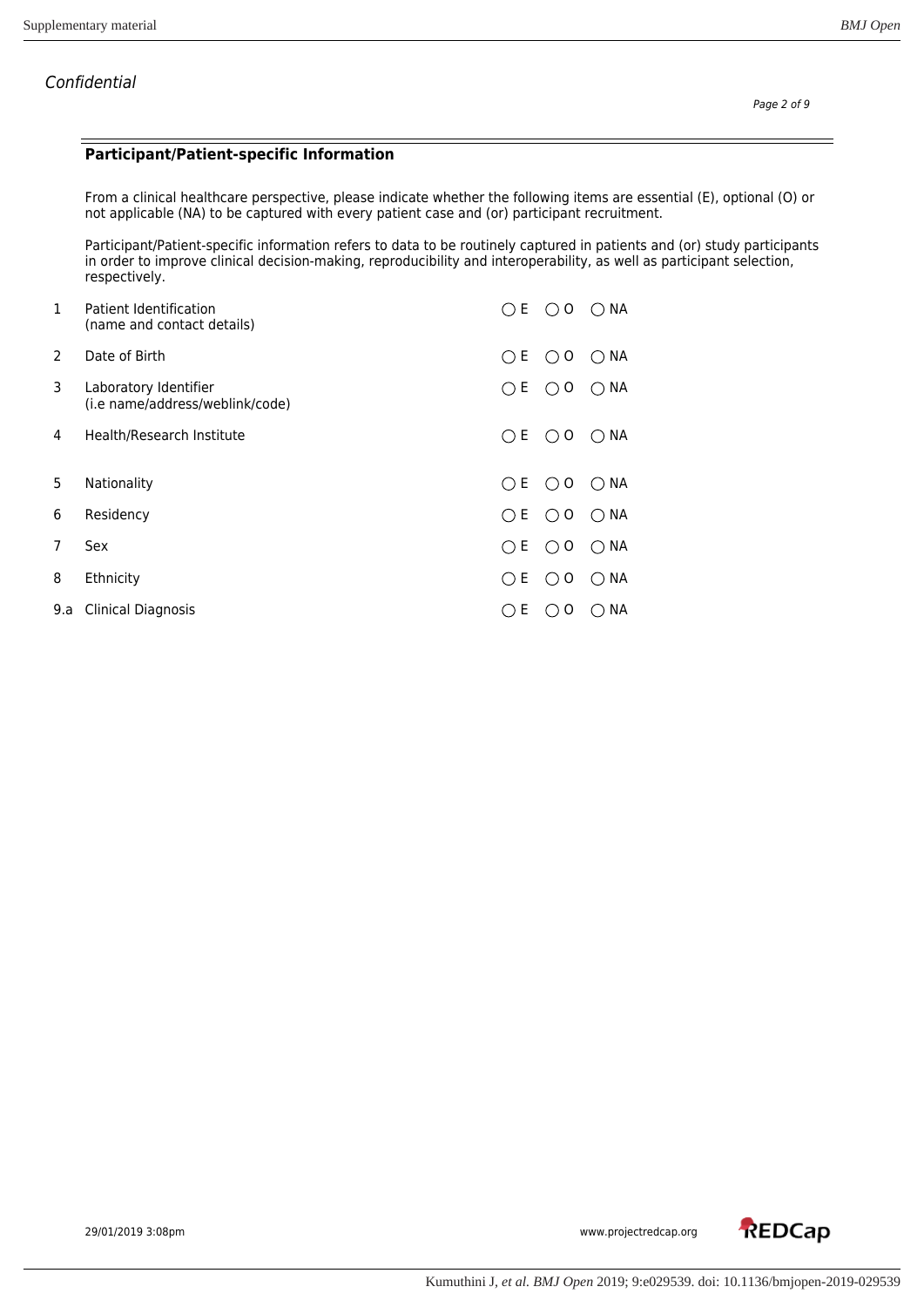**REDCap** 

Confidential

9.b If E/O, please specify applicable clinical diagnoses: <br>  $\Box$  Adenine phosphoribosyltransferase (APRT) deficiency Alport syndrome □ Alström syndrome □ Bardet-Biedl syndrome  $\Box$  Bartter syndrome Congenital nephrotic syndrome  $\Box$  Cystinuria Dent disease Denys-Drash syndrome  $\Box$  Distal renal tubular acidosis  $\Box$  Ellis-van Creveld syndrome  $\Box$  Fabry disease  $\overline{\Box}$  Familial amyloidosis  $\Box$  Familial hypomagnesemia hypercalcuria with nephrocalcinosis (FHHNC) □ Focal Segmental Glomerulosclerosis □ Genetic SRNS  $\Box$  Gitelman syndrome  $\Box$  Glomerulonephritis □ IgA Nephropathy  $\Box$  Joubert syndrome  $\overline{\square}$  Kidney Stones  $\Box$  Lowe syndrome □ Nephrogenic diabetes insipidus  $\Box$  Nephronophthisis  $\Box$  Nephropathic cystinosis □ Nephrotic Syndrome  $\Box$  Oro-facial-digital syndrome  $\Box$  Polycystic kidney disease  $\Box$  Primary hyperoxaluria type 1  $\Box$  Primary hyperoxaluria type 2  $\Box$  Primary hyperoxaluria type 3  $\Box$  Proximal renal tubular acidosis □ Renal Coloboma syndrome69, Renal cysts & diabetes (RCAD) X-linked hypophosphatemic rickets All  $\overline{\Box}$  Other Specify "Other": 10.a Family History (cases of genetic kidney disease in family)  $OE$   $OO$   $OMA$ 10.b If E/O, please specify applicable family members:  $\Box$  Aunt □ Brother  $\Box$  Cousin  $\Box$  Father  $\Box$  Grandfather  $\Box$  Grandmother □ Mother □ Sister  $\Box$  Uncle  $\overline{\Box}$  All  $\overline{\Box}$  Other Specify "Other": 11.a Diagnosis Method  $\bigcirc$  E  $\bigcirc$  O  $\bigcirc$  NA

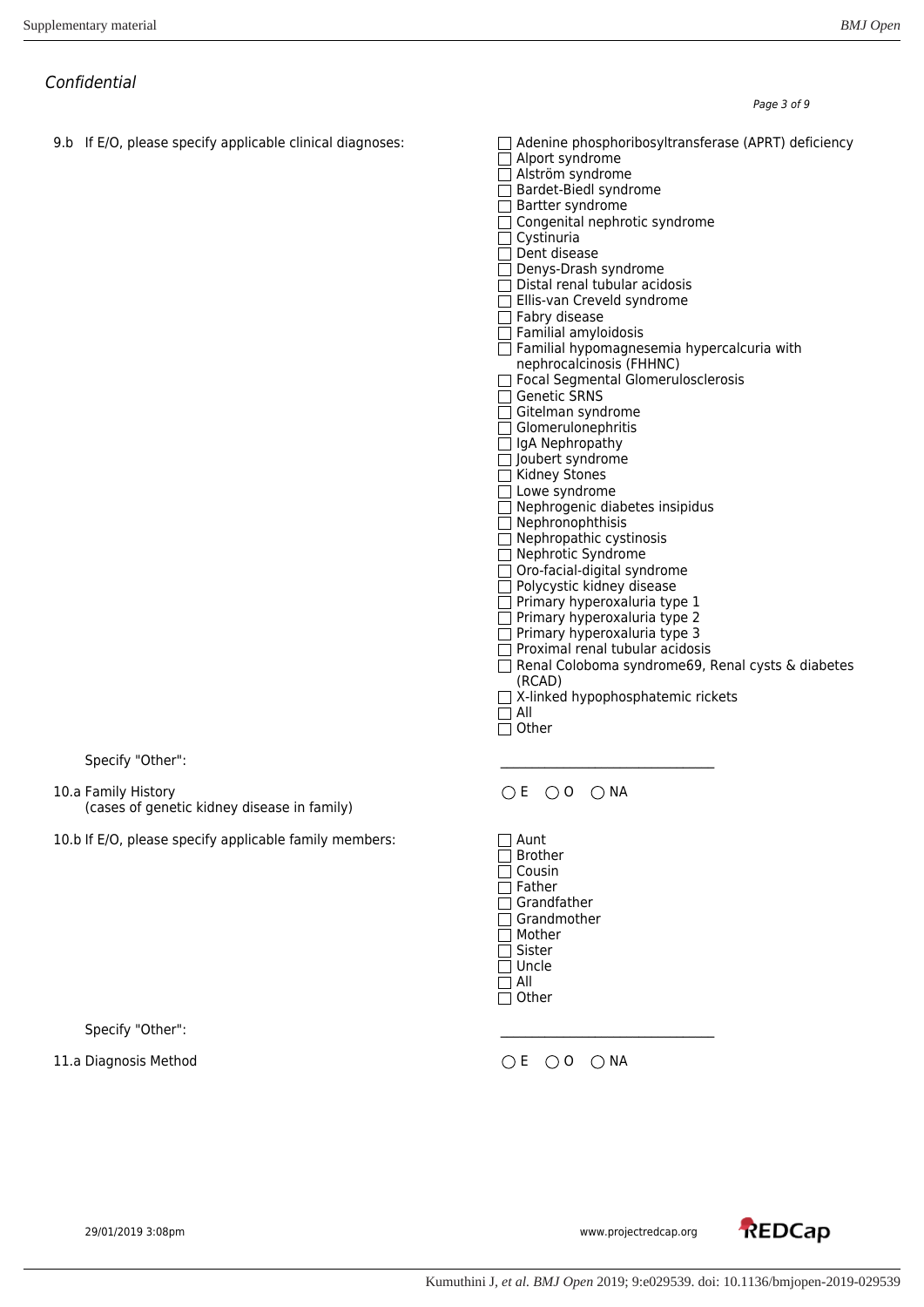11.b If E/O, please specify applicable diagnosis methods:  $\Box$  Blood tests

Specify "Other":

12.a Comorbidities (co-occurring diseases)

12.b If E/O, please specify most common comorbidities: Diabetes

Specify "Other"

13.a Symptomolagy (symptoms patient exhibits)

13.b If E/O, please specify applicable symptoms:  $\Box$  Anuria

Specify "Other"

14.a Risk Factor Index (measures of modifiable risk factors)

14.b If E/O, please specify applicable measures and  $\Box$  Alcohol use frequency (in weeks) associated units:

Specify "Other":

### 15.a Anthropometry (human body measurements)

Page 4 of 9 Clinical/Physical examination Urine tests All  $\overline{\Box}$  Other  $OE$   $OO$   $ONA$  $\Box$  Cardiovascular Disease  $\Box$  Neurological Deficits Peripheral Vascular Disease  $\overline{\Box}$  Respiratory Disease □ Urinary System Disease  $\Box$  All  $\overline{\Box}$  Other  $OE$   $OO$   $OMA$  $\overline{\Box}$  Dysuria  $\Box$  Fatigue/Anaemia  $\Box$  Hematuria  $\Box$  Proteinuria □ Oedema  $\Box$  Oliguria  $\Box$  Persistent Nausea All  $\bar{\Box}$  Other  $OE$   $OO$   $OMA$  $\Box$  Alcohol use frequency (in months)  $\Box$  Blood pressure (in mmHg) Recreational Drug use frequency (in weeks)

Recreational Drug use frequency (in months)

Tobacco use frequency (in weeks)

Tobacco use frequency (in months)  $\Box$  Other

 $OE OO ONA$ 

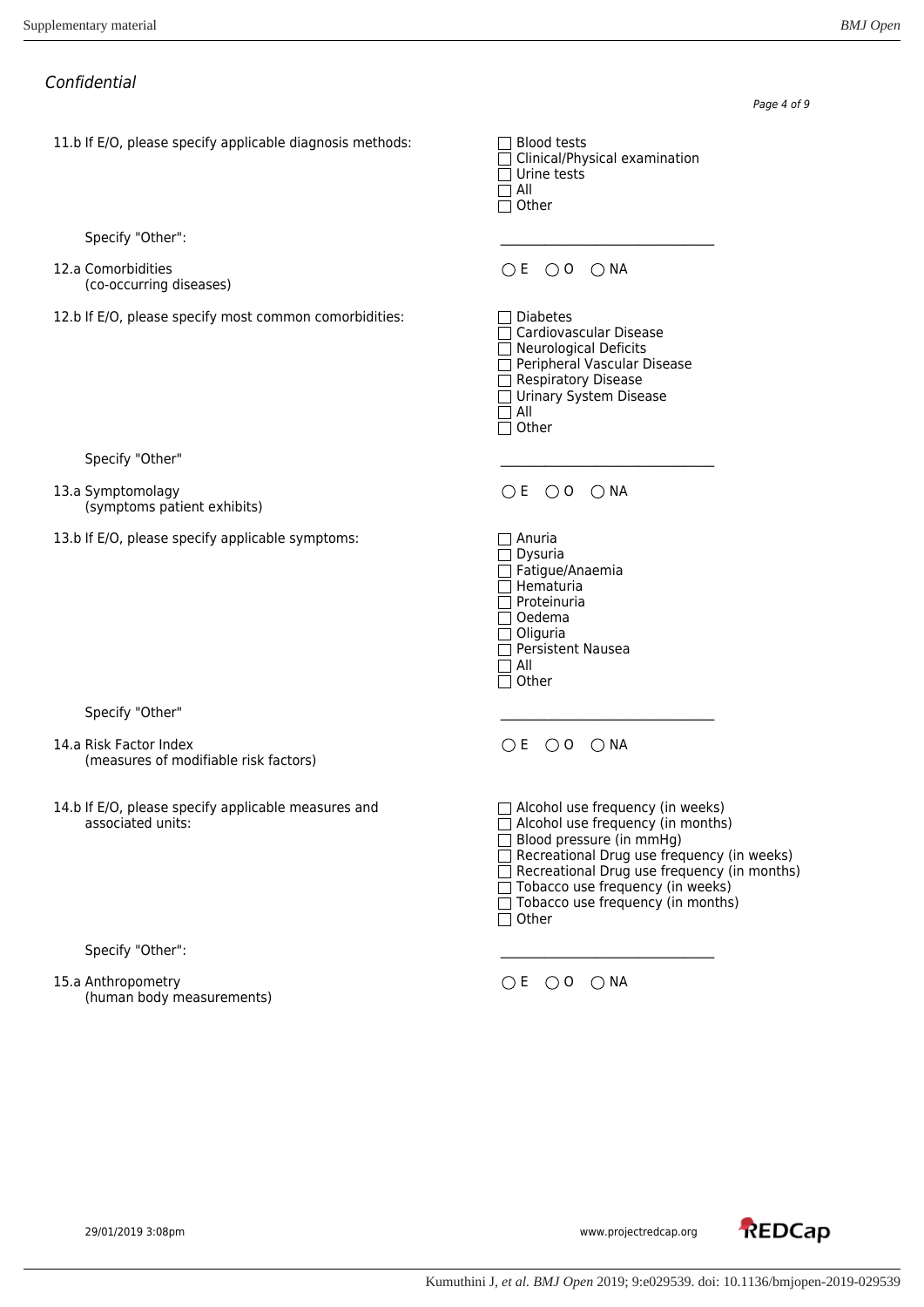Page 5 of 9

|    | Confidential                                                               |                                                                                                                                                                                                                                                                                                               |
|----|----------------------------------------------------------------------------|---------------------------------------------------------------------------------------------------------------------------------------------------------------------------------------------------------------------------------------------------------------------------------------------------------------|
|    | 15.b If E/O, please specify applicable measures and<br>associated units:   | $\Box$ BMI (in kg/m2)<br>$\Box$ BMI (in kg/cm2)<br>BMI (in pounds/ft2)<br>$\Box$ BMI (in pounds/inches2)<br>$\Box$ Height (in cm)<br>$\Box$ Height (in m)<br>$\Box$ Height (in ft)<br>$\Box$ Height (in inches)<br>$\Box$ Weight (in g)<br>$\Box$ Weight (in kg)<br>$\Box$ Weight (in pounds)<br>$\Box$ Other |
|    | Specify "Other":                                                           |                                                                                                                                                                                                                                                                                                               |
|    | 16.a Urine Test Index<br>(results)                                         | OE OO ONA                                                                                                                                                                                                                                                                                                     |
|    | 16.b If E/O, please specify applicable urine tests:                        | $\Box$ Creatine Clearance<br>$\Box$ Microalbuminuria<br>$\Box$ Urinalysis<br>$\Box$ Urine Protein<br>$\Box$ All<br>$\Box$ Other                                                                                                                                                                               |
|    | Specify "Other":                                                           |                                                                                                                                                                                                                                                                                                               |
| 17 | Medication Inventory - Type and Dosage<br>(according to The Drug Ontology) | OE OOONA                                                                                                                                                                                                                                                                                                      |
| 18 | <b>Adverse Drug Reactions History</b><br>(according to ADReCS)             | OE OO ONA                                                                                                                                                                                                                                                                                                     |
| 19 | Allergies                                                                  | OE OO ONA                                                                                                                                                                                                                                                                                                     |
|    | 20.a Therapy History                                                       | $\bigcirc$ E $\bigcirc$ O $\bigcirc$ NA                                                                                                                                                                                                                                                                       |
|    | 20.b If E/O, please specify applicable therapies:                          | □ Transplant Surgery<br>Renal Replacement Therapy<br>Other                                                                                                                                                                                                                                                    |
|    | Specify "Other":                                                           |                                                                                                                                                                                                                                                                                                               |
| 21 | Doctor Identification<br>(name & contact number)                           | OE OO ONA                                                                                                                                                                                                                                                                                                     |

22 Are there any additional E/O items you might include under this field? Please provide reasoning for your choices. If need be, also provide commentary on the previously listed items. previously listed items. (Any essential/optional items, you as professional

might include under this field)



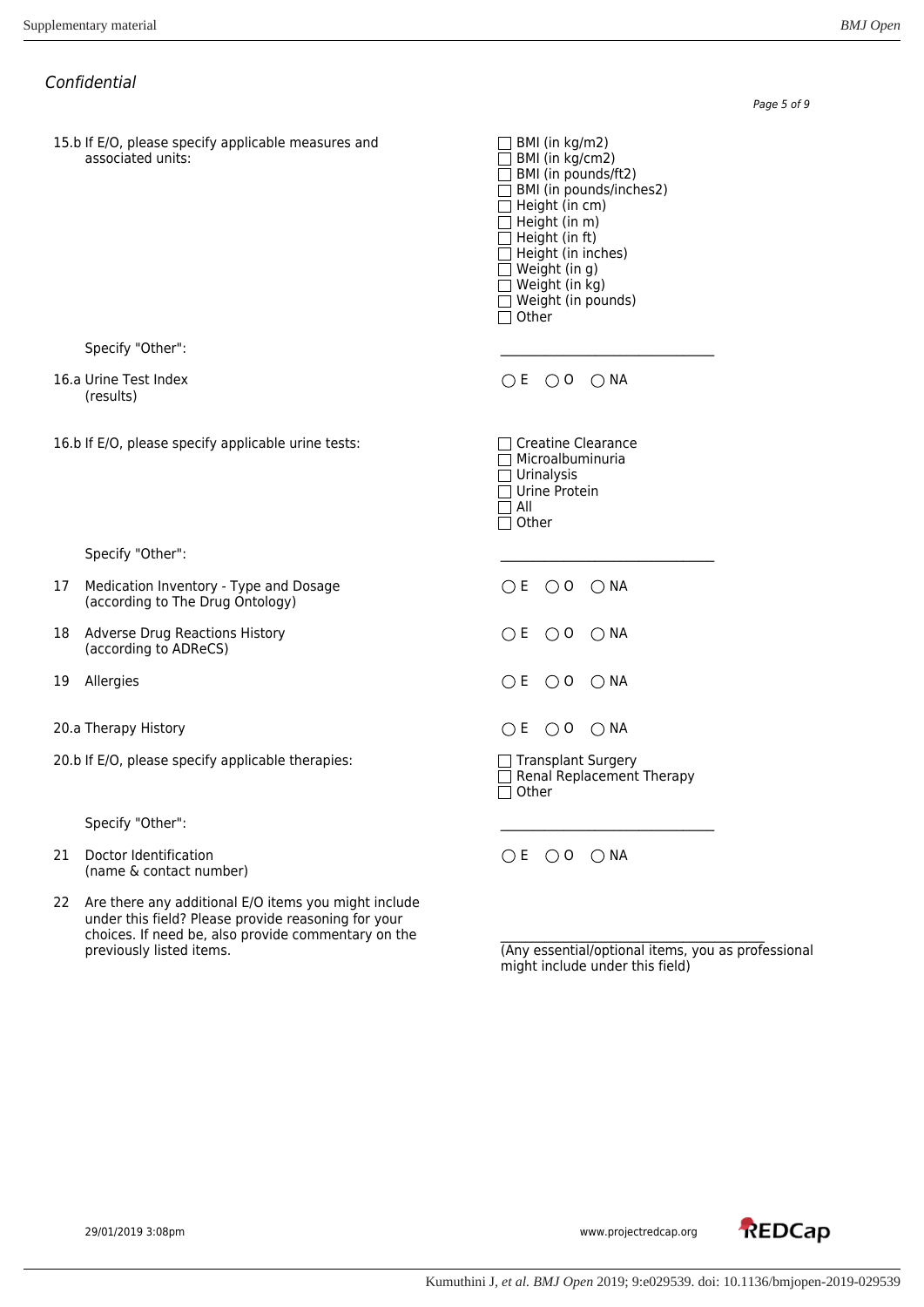#### **Disease-specific Information**

From a research/study perspective, please indicate whether the following items are essential (E), optional (O) or not applicable (NA) to be reported with regards to genetic kidney diseases.

Disease-specific information refers to information which provides context to a disease in question given a specific patient case or research study, ultimately providing better diagnosis and treatment, as well as clinical and research reporting.

- 1 Disease Investigated  $\bigcirc$  E  $\bigcirc$  O  $\bigcirc$  NA
- 
- 2.b If  $E/O$ , please specify applicable subtypes:  $\Box$  Acute

Specify "Other":

- 
- 3.b If E/O, please specify prevalence context:
	-
- 4 Known Risk factors **E** O O NA
- 5 Are there any additional E/O items you might include under this field? Please provide reasoning for your choices. If need be, also provide commentary on the previously listed items.

2.a Subtype  $\bigcirc$  E  $\bigcirc$  O  $\bigcirc$  NA

 $\overline{\Box}$  Chronic  $\Box$  Primary Secondary Type I Type II  $\overline{\Box}$  Type III  $\Box$  All  $\Box$  Other

## 3.a Prevalence  $\bigcirc$  E  $\bigcirc$  O  $\bigcirc$  NA

| $\Box$ Depends on disease      |
|--------------------------------|
| $\Box$ In country of birth     |
| $\Box$ In country of residence |
| $\Box$ In ethnicity/race       |
| $\Box$ All                     |

(Any essential/optional items, you as professional might include under this field)

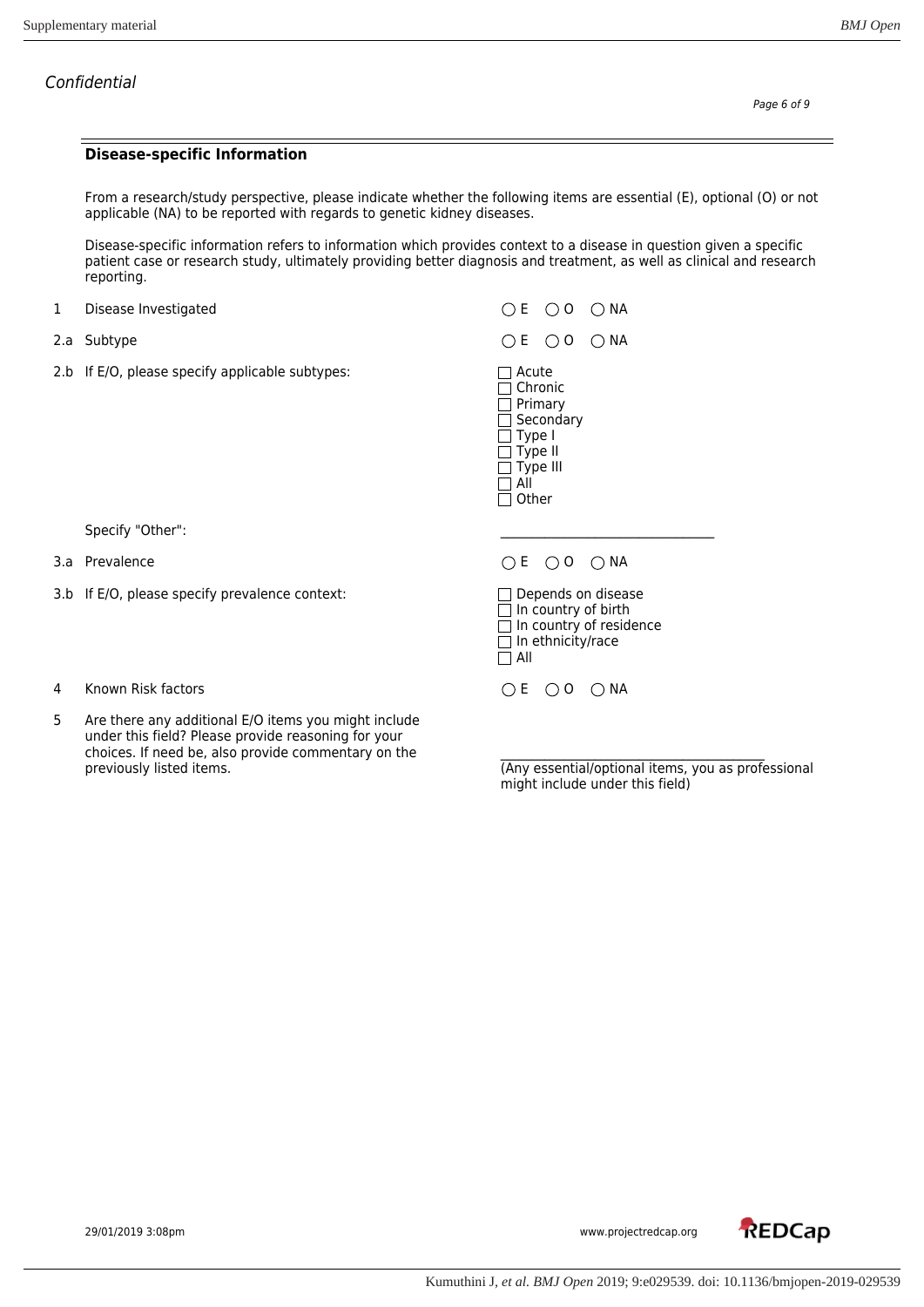#### **Research/Study-specific Information**

From a research/study perspective, indicate whether the following items are essential (E), optional (O) or not applicable (NA) with regards to genetic kidney disease research.

Research/Study-specific information refers to information to be reported to appropriately reproduce and interpret a given research/clinical investigation.

- 
- 1.b If E/O, please specify applicable study designs: <br>  $\Box$  Animal Research Studies

1.a Study Design  $\bigcirc$  E  $\bigcirc$  O  $\bigcirc$  NA

 $OE OO ONA$ 

 $OE$   $OO$   $OMA$ 

□ Case-control Study □ Case Reports and Series  $\Box$  Cohort Study  $\overline{\Box}$  Cross-sectional study □ Meta-Analysis □ Randomized Controlled Trial  $\Box$  Systematic Review  $\Box$  Test-tube Lab Research  $\overline{\Box}$  All  $\Box$  Other

Specify "Other":

- 2 Study Aim  $\bigcirc$  E  $\bigcirc$  O  $\bigcirc$  NA
- 3 Sample Number and Classification  $O E O O$  NA
- 4 Specimen Type/Source **Example:** The OC O O NA
- 5 Sample Collection, Storage & Shipping (management protocol/details)
- 6 Quality Control Procedures (e.g. NanoDrop; Bioanalyzer)
- 7 Protocol(s) Used
- 8 Instrumentation Used
- 9 Tertiary Data-Analyses Performed (pipelines, statistical tools used etc.)
- 10.a Results
- 10.b If E/O, please specify results context:

Specify "Other":

- 11 Raw Data Files (location and access level)
- 12 Missing Data

|              | ∩E ∩0 ∩NA                   |                                                                                                                         |
|--------------|-----------------------------|-------------------------------------------------------------------------------------------------------------------------|
|              | วE ∩o ∩NA                   |                                                                                                                         |
|              | ∩E ∩0 ∩NA                   |                                                                                                                         |
|              | $\cap$ e $\cap$ o $\cap$ NA |                                                                                                                         |
| All<br>Other |                             | Incidental findings<br>Relative to experiments conducted<br>Relative to study aim<br>Relative to tertiary data-analyses |

|  | OE OOONA                                |  |
|--|-----------------------------------------|--|
|  | $\bigcirc$ E $\bigcirc$ O $\bigcirc$ NA |  |

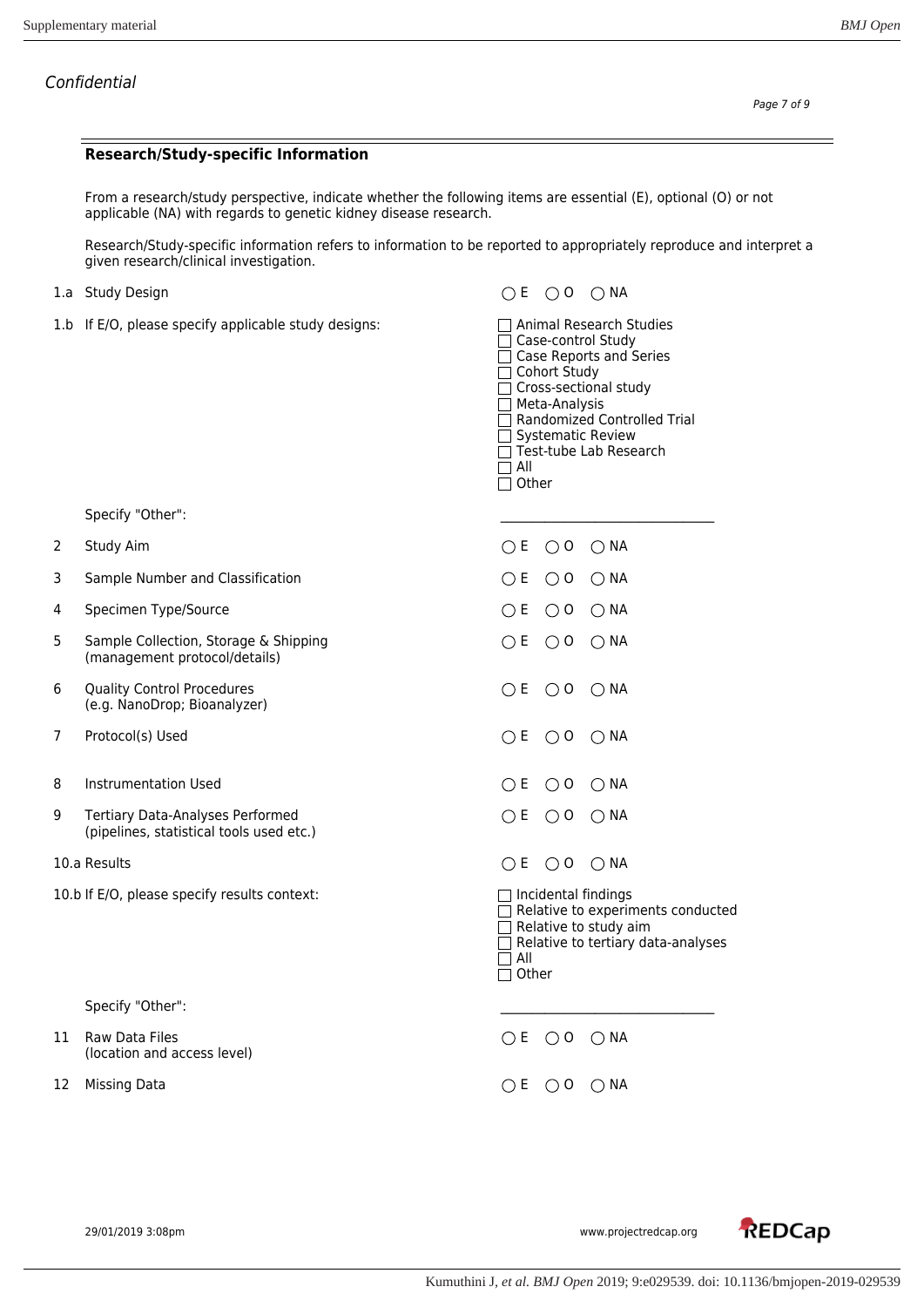13 Are there any additional E/O items you might include under this field? Please provide reasoning for your choices. If need be, also provide commentary on the \_\_\_\_\_\_\_\_\_\_\_\_\_\_\_\_\_\_\_\_\_\_\_\_\_\_\_\_\_\_\_\_\_\_\_\_\_\_\_\_\_\_ previously listed items. (Any essential/optional items, you as professional

Page 8 of 9

might include under this field)